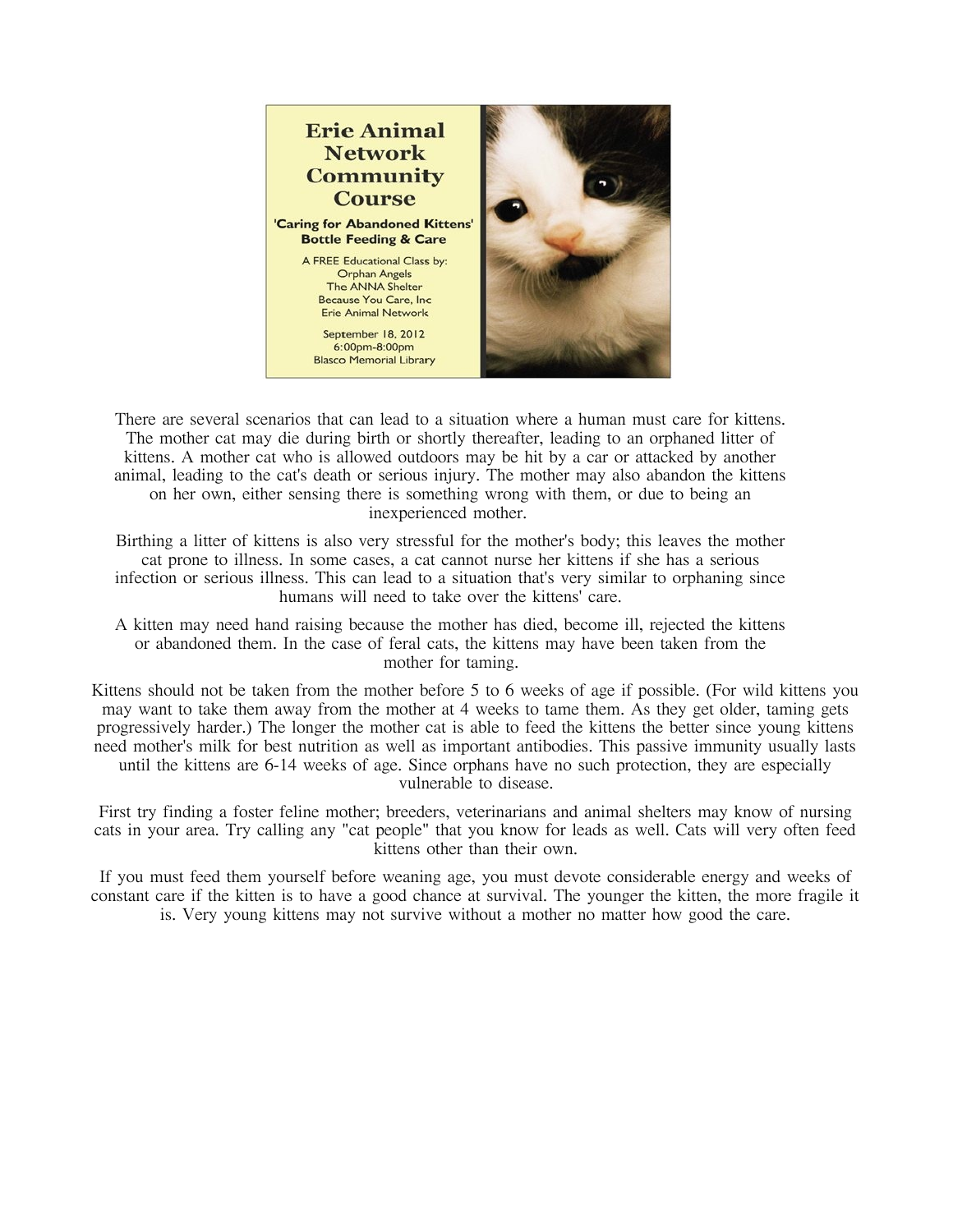### Warmth and First Aid

As soon as you find an orphaned kitten it must be protected from becoming chilled. Place it under your clothes next to your skin. Most of the young kitten's energy is needed for growth and yelling for more food, so there's not a lot left over for heat generation. Normally the mother cat and litter mates would provide a good deal of warmth. During their first week, kittens should be kept between 88 and 92 degrees F. For the next 2 weeks they still need temperatures of 80 degrees or so. When they reach 5 weeks or so they can tolerate a lower room temperature.

If possible, take the kitten to a veterinarian to be checked out for dehydration and general condition. Kittens can become dehydrated very quickly without a mom and may need fluids under the skin. Kittens that are dehydrated from lack of fluids or diarrhea will have very little energy or appetite, so this is important to take care of immediately. Stools should be checked for worms and parasites. The vet can supply a lot of advice on hand raising kittens as well as needed supplies so don't skip this step.

When you get the kitten home you must continue to provide warmth. Find a place in your home that is warm, draft-free and isolated.

Feeding can be done with an eyedropper or a nursing bottle (available at the vet). If using the eyedropper be careful not to force feed the kitten. Let the baby suck the fluid at its own pace, otherwise you can fill the baby's lungs with milk and cause pneumonia.

If the baby is old enough to suckle, the bottle method is best.

All utensils should be sterilized before each feeding.

To feed your kitten, place it stomach down on a towel or other textured surface to which it can cling. Open its mouth gently with the tip of your finger, then slip the nipple between its jaws. To prevent air from entering the kitten's stomach, hold the bottle at a 45-degree angle, keeping a light pull on the bottle to encourage vigorous sucking.

If a suckling kitten aspirates formula into its lungs, immediately hold it upside down until the choking subsides. If the kitten is not strong enough to suckle, seek veterinary assistance ASAP.

Formula should be warmed to body temperature and fed to small kittens every 2-4 hours. As they get older every 4-8 hours will be enough. Check the package for recommended feeding amounts and feedings per day. A kitten needs approximately 8 cc's of formula per ounce of body weight per day. The kitten's age determines the number of daily feedings it should receive.

When a kitten has had enough formula, bubbles will form around its mouth, and its tummy will be rounded. After each meal, burp the kitten by holding it upright against your shoulder and patting it lightly on the back.

Do not overfeed kittens, as this can bring on diarrhea as well as other problems.

Kittens should be weighed frequently to ensure that they are growing properly. You'll soon know if your orphans are thriving because they will grow at an incredible rate.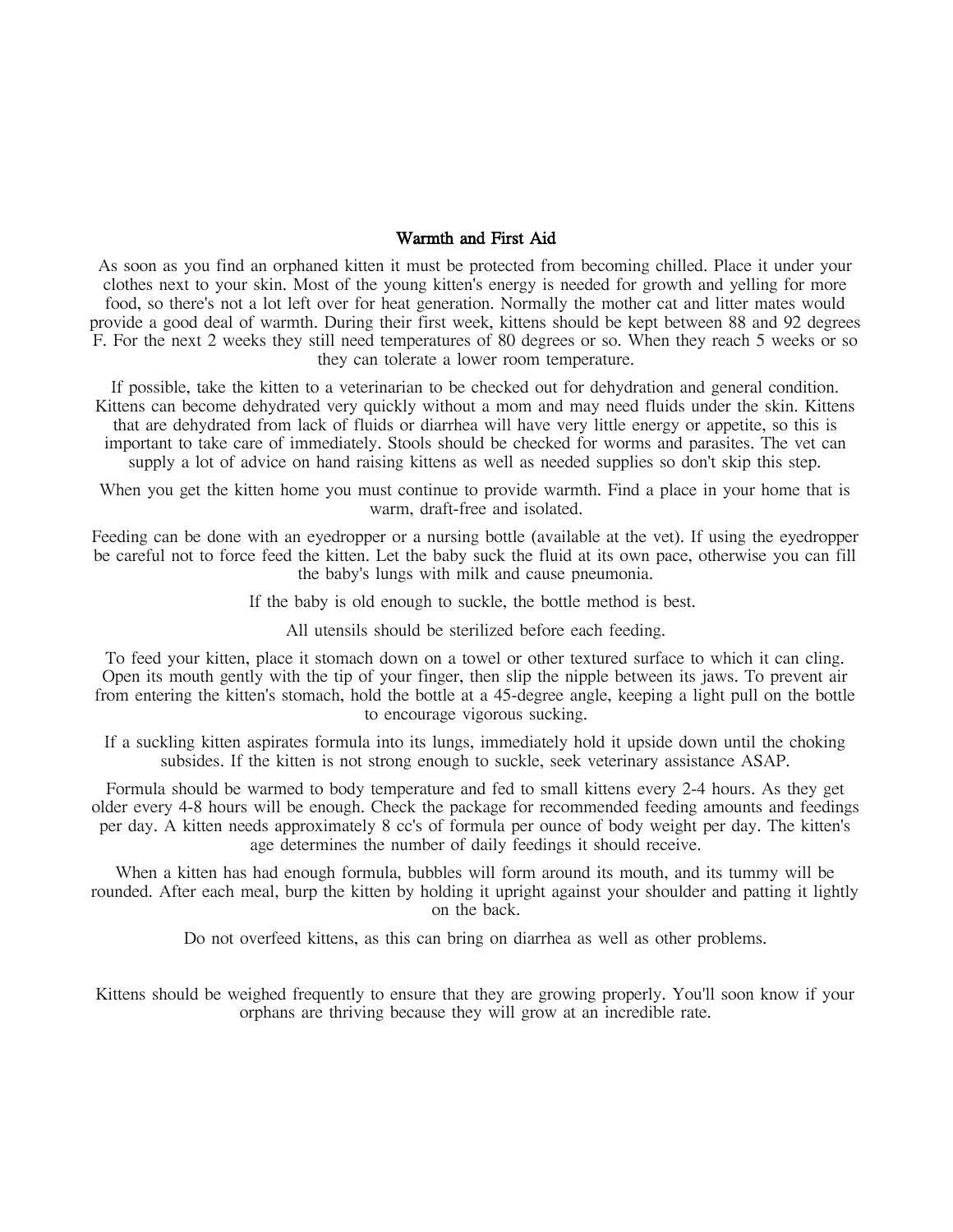#### **Stimulation**

The kitten's natural mother takes care of both ends of her baby. By licking the kitten's abdomen, she stimulates the bowels and bladder and tidies up the resulting mess. A surrogate cat mom should gently rub the kitten's abdomen and bottom with a cotton ball or pad or tissues moistened with warm water. This stimulates the discharge of waste and keeps babies clean. Be careful to rub only enough to get them to expel waste materials. Keep the area clean and watch for chafing which might indicate that you are rubbing too hard or not cleaning well enough.

When you feed and clean the kittens, wash their fur all over with a barely damp towelette using short stokes as the mother would use. This cleans their fur, teaches them to clean their fur, and gives them a feeling of attention and well-being.

If the kittens have diarrhea and become caked with stool, it is easier on their skin to wash them in warm water.

The kitten's instinctive need to suckle (frustrated by the lack of the mother's breast) may cause the kitten to suckle its litter mate's ears, tail or genitals, causing irritations to develop. Try to satisfy this oral need by caressing each kitten's mouth with your finger or a soft cloth.

#### Fleas

Abandoned kittens will need to be cleaned and rid of fleas soon after they are found. Flea anemia can hamper any attempt to save the kitten and fleas carry tape worm eggs. The vet will carry flea sprays suitable for use on kittens. Always check the manufacturer's instructions for use on kittens. Adams flea spray (according to one foster mom) has been found to be safe and effective in quick kill of fleas while not harming even day old kittens. After using the spray (as directed on the bottle for kittens) place the kitten on a towel that can be removed with the dead and dying fleas 20 to 30 minutes later.

After the spray has rid the kitten of fleas, bathe the kitten in gentle soap or surgical soap if flea sores are present making sure to prevent chilling the kitten. DRY THE KITTEN IMMEDIATELY. 1 to 3 week old kittens can be dried carefully with a hair dryer. (Be careful to avoid blowing in their faces.) Older kittens are frequently frightened by the blowing and noise, so towel dry them as best you can and place them in a container that is in a warm place (like next to a refrigerator). You may also try putting the towel-dried kitten in a pet carrier and aiming the blow-dryer into the carrier where the warm air will gently circulate to dry the kitten.

#### Weaning

If necessary, you may begin weaning the kitten at 4 weeks of age. Start by feeding it formula in a bowl. Then gradually introduce solid food. Strained baby food or Hill's brand "a/d" in a can works well. Or you can moisten dry kitten food with formula or water. Don't expect the kitten to be weaned overnight. As it eats more often from the bowl, reduce the bottle feedings.

Canned kitten food can also be used to introduce the kitten to solid food. Young kittens cannot chew dry kitten food without moistening. Check instructions on the container. Try to buy high quality food for the kittens (from the vet or pet food stores). Much of what is sold in supermarkets is pure junk food and may not help your kitten thrive.

Changes in diet or certain foods can cause diarrhea, so keep an eye on stools. Diarrhea can be lifethreatening to a young kitten.

### Litter Box Training

The 4 week mark is a good time to introduce the kitten to the litter box too. Place the kitten in the box after each meal. You may have to take the kitten's paw and show it how to scratch in the litter. Usually the kitten will catch on quickly.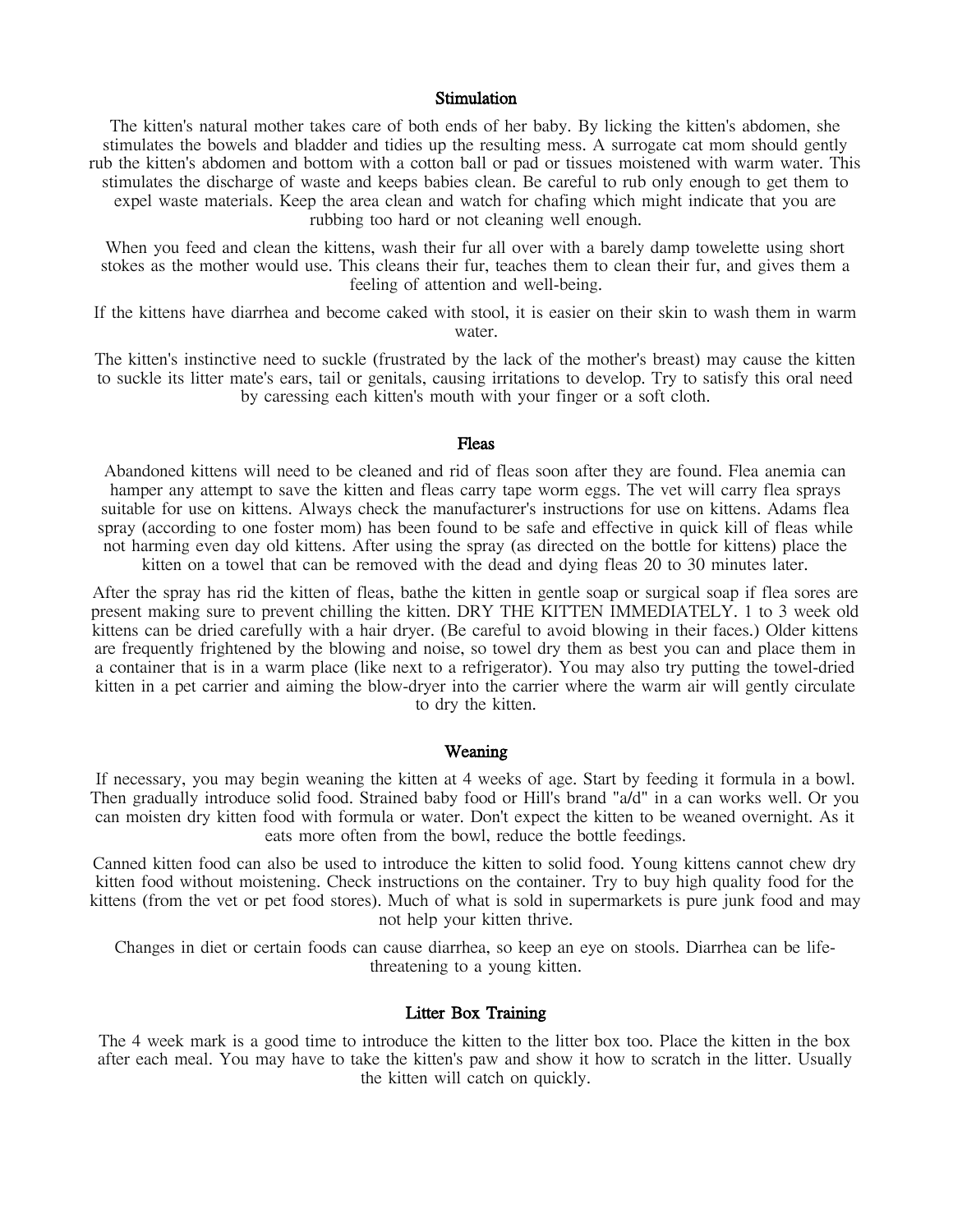### Love and Attention

Besides food and warmth the kitten needs emotional closeness. Pet it frequently and let it snuggle against your warm skin.

Some experts believe that hand-raised kittens show higher intelligence, greater loyalty and deeper affection for their owners. Cat trainers also recommend lots of handling for kittens and swear that this makes them easier to train.

Some experts argue that no adequate parental substitute for the natural mother cat exists.

#### Milestones

At birth, a kitten should weigh 2 to 4 ounces. By the end of its first week it should double in body weight. The kitten should open its eyes at about 8 days. The eyes will stay blue for about 2 more weeks. (The true eye color will not appear until the kitten is about 3 months old.)

At 2 weeks the ears will start to stand up. At about 3 weeks the kitten will try to walk. At 4 weeks kittens start to play with each other and develop teeth.

Check with your veterinarian as to the timing of the needed vaccinations.

The kitten should be ready for adoption at 8 weeks.

#### Health Problems

Orphaned kittens are especially vulnerable to diseases. At the first sign of any abnormal behavior or loss of appetite, take them to the veterinarian.

Colds, like upper respiratory infections, are caused by various viruses and claim many kittens each year. Some of these same viruses, or an organism known as Chlamydia, can also cause permanent damage to a kitten's eyes. If bacteria invade the infected eye the organisms can puncture the tough covering, resulting in blindness. Even a lesser infection can leave the eyeball badly scarred.

Diarrhea can result from disease, food changes, worms, or overfeeding. The resulting dehydration can be deadly.

Distemper is also a chronic danger to young cats, especially those who did not have the advantage of the mother cat's antibodies. It is airborne, very contagious, and often a killer.

### A Final Word

Caring for an orphaned kitten can be difficult and even the most conscientious foster parent may lose a little one. If a kitten dies, the substitute parent should not blame himself or herself. Nor should you accept all the credit if the kitten thrives.

A kitten is most likely to die at birth, in its first week, or while weaning. But, armed with common sense and an ability to care (as well as accurate information), you have a good chance of raising a motherless waif to the adoption age — or beyond.

**Source: Feral Cat Coalition**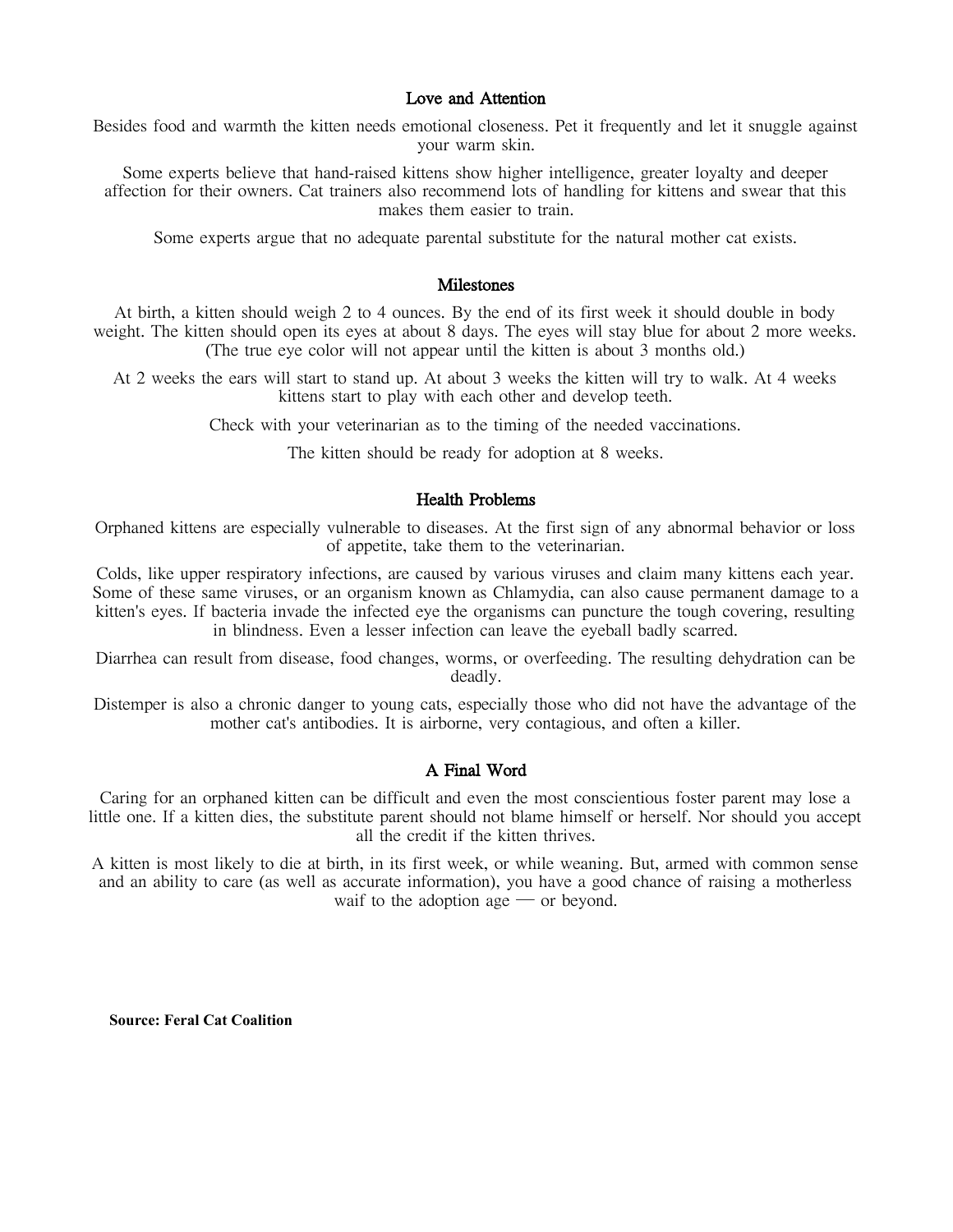# Orphaned Kittens-

## Environment

Warm draft-free enclosure: pet carrier, box with sides at least 6 inches high.

Soft absorbent bedding: thread-free cloth, fleece.

Heat: heating pad on low setting under only ½ of the enclosure, which allows kittens to move away from heat if needed. Hyperthermia can lead to dehydration.

## Hygiene

Bottles and nipples should be cleaned and boiled in water between uses.

Never prepare more formula than what will be used in 24 hours, and refrigerate unused portions. Discard formula after 1 hour at room temperature.

At least twice weekly, wipe kittens gently with a soft cloth moistened with warm water to simulate cleaning by the mother.

Keep bedding clean.

Wash hands before handling kittens and after stimulating elimination.

## Bottle feeding

Frequency is generally every 2-4 hours.

The nipple opening should only allow 1 drop at a time to fall when the bottle is inverted and shaken.

A horizontal slit made with a razor blade instead of a round hole may make it easier for the kittens to nurse.

Warm the formula in a bowl of hot water. Do not microwave it, as this can affect some of the nutrients. Test the temperature with a drop or two on your inner wrist  $-$  it should feel body temperature.

Do not squeeze milk from the bottle during nursing, let the kitten suck. A rapid flow rate can lead to aspiration, pneumonia, and death.

Hold the kitten horizontally (belly facing down) in palm of hand with the head facing toward your fingertips, and the head in a natural position, not held up. Some kittens will prefer to be upright or cradled on their back.

Squeeze a drop of formula onto tip of nipple, and insert into kitten's mouth. Most kittens will stop nursing when full and satisfied. Hungry kittens cry constantly and are restless or extremely inactive.

After every feeding, stimulate urination and defecation by gently rubbing the kitten's rear end with a soft cloth moistened with warm water.

## Tube feeding

Supplies: size  $\overline{5}$  to 8 French tube, syringe of  $4$ - $5$ cc warm water, syringe of warmed formula. Measure  $75\%$  of distance from nose to last rib and mark tube there with permanent marker or piece of tape. Re-measure distance every few days to account for growth.

Lubricate tube with KY or similar jelly.

Open kitten's mouth using index finger of same hand that holds kitten and steadies its head. Gently advance tube to premeasured mark. If you encounter resistance, the kitten struggles, or any crying is mute or muffled, remove the tube because it may be in the trachea, and reposition the tube. Attach water syringe and slowly give 2cc. If kitten coughs, kink tube and remove it. If there is no coughing, remove the water syringe, attach the formula syringe, and slowly give the feeding over 1-2 minutes. Stop if there is resistance to flow of formula or if kitten regurgitates. When finished, reattach water syringe and give another 2cc to clear the tube. Always kink the tube when removing it.